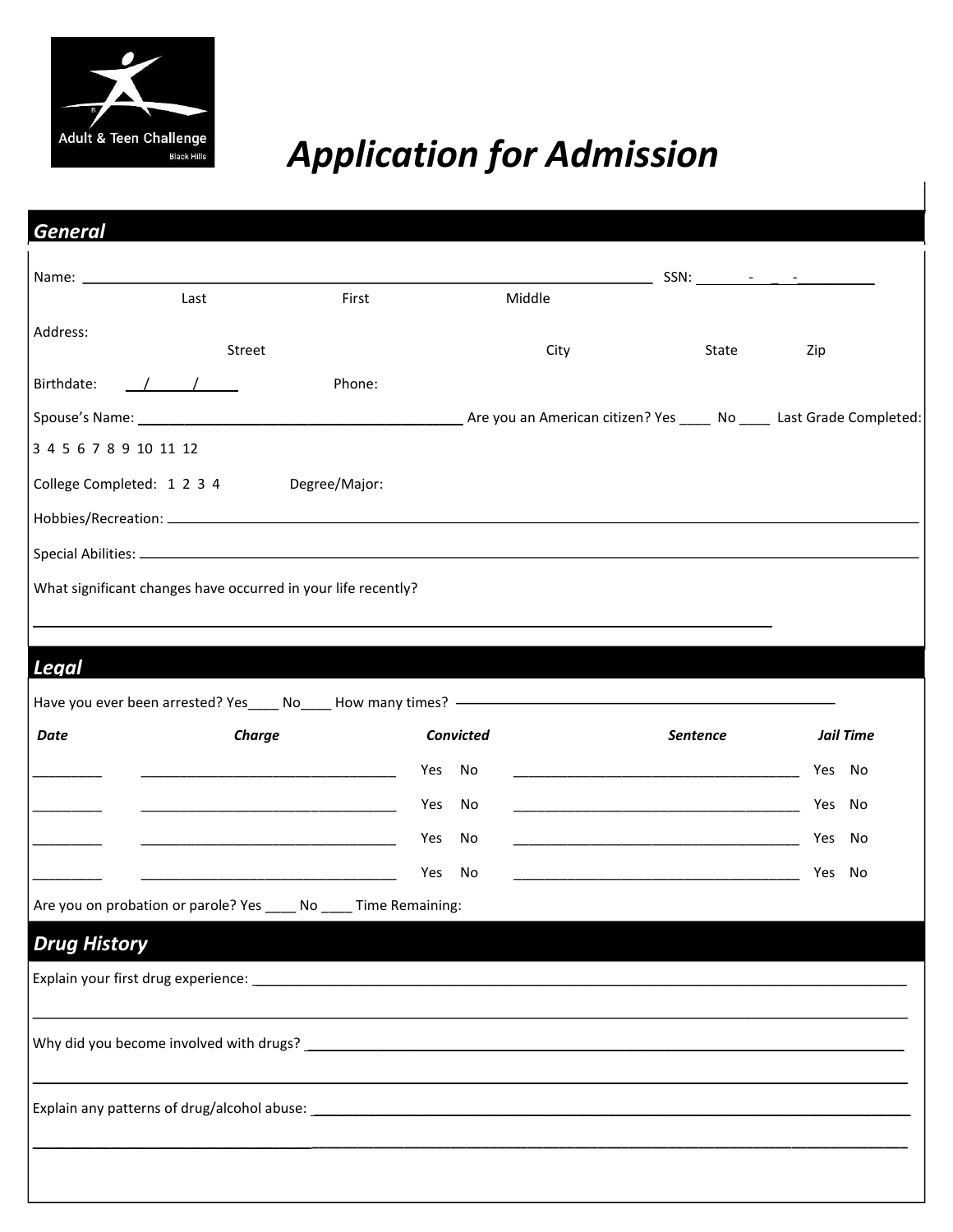|                                                                   |                 |                | Rarely (1x/month) | Monthly (1-<br>3x/month) | Weekly (1-5<br>days/week) | Daily (6-7<br>days/week) |  |  |  |
|-------------------------------------------------------------------|-----------------|----------------|-------------------|--------------------------|---------------------------|--------------------------|--|--|--|
| <b>Drugs Used</b>                                                 | Date first used | Date last used |                   |                          |                           |                          |  |  |  |
| Alcohol                                                           |                 |                |                   |                          |                           |                          |  |  |  |
| Amphetamines (uppers)                                             |                 |                |                   |                          |                           |                          |  |  |  |
| Barbiturates (downers)                                            |                 |                |                   |                          |                           |                          |  |  |  |
| Crack/Cocaine                                                     |                 |                |                   |                          |                           |                          |  |  |  |
| Hallucinogens                                                     |                 |                |                   |                          |                           |                          |  |  |  |
| Heroin                                                            |                 |                |                   |                          |                           |                          |  |  |  |
| Inhalants                                                         |                 |                |                   |                          |                           |                          |  |  |  |
| Marijuana                                                         |                 |                |                   |                          |                           |                          |  |  |  |
| Methadone                                                         |                 |                |                   |                          |                           |                          |  |  |  |
| PCP                                                               |                 |                |                   |                          |                           |                          |  |  |  |
| Tobacco                                                           |                 |                |                   |                          |                           |                          |  |  |  |
| Others (specify)                                                  |                 |                |                   |                          |                           |                          |  |  |  |
|                                                                   |                 |                |                   |                          |                           |                          |  |  |  |
| <b>Treatment</b>                                                  |                 |                |                   |                          |                           |                          |  |  |  |
|                                                                   |                 |                |                   |                          |                           |                          |  |  |  |
|                                                                   |                 |                |                   |                          |                           |                          |  |  |  |
| Have you ever been in a treatment program before? Yes_____ No____ |                 |                |                   |                          |                           |                          |  |  |  |

| <b>Program Name</b> | Date | City | <b>State</b> | <b>Reason for Leaving</b> | <b>Religious</b> |    |
|---------------------|------|------|--------------|---------------------------|------------------|----|
|                     |      |      |              |                           | Yes              | No |
|                     |      |      |              |                           | Yes              | No |
|                     |      |      |              |                           | Yes              | No |
|                     |      |      |              |                           | Yes              | No |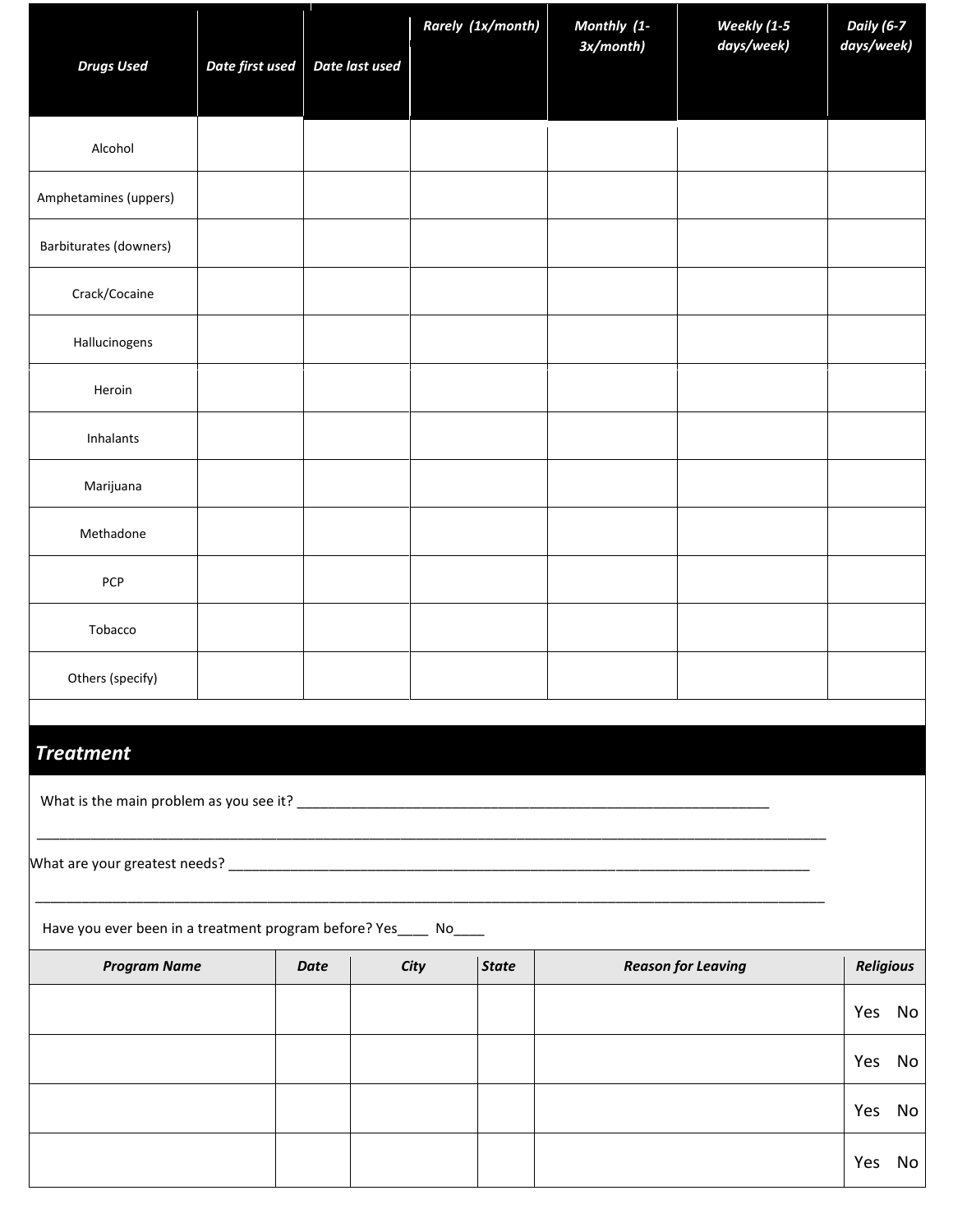|                                                | Have you ever been involved in an Adult & Teen Challenge program? Yes____ No____ |       |                                                                                                                                                                                                                                                                                                                        |
|------------------------------------------------|----------------------------------------------------------------------------------|-------|------------------------------------------------------------------------------------------------------------------------------------------------------------------------------------------------------------------------------------------------------------------------------------------------------------------------|
|                                                |                                                                                  |       |                                                                                                                                                                                                                                                                                                                        |
|                                                | Why did you leave? Dismissed_____ Completed Program_____ Left AMA____            |       |                                                                                                                                                                                                                                                                                                                        |
| Explain why you left or were dismissed:        |                                                                                  |       |                                                                                                                                                                                                                                                                                                                        |
|                                                |                                                                                  |       |                                                                                                                                                                                                                                                                                                                        |
|                                                |                                                                                  |       |                                                                                                                                                                                                                                                                                                                        |
|                                                |                                                                                  |       |                                                                                                                                                                                                                                                                                                                        |
|                                                |                                                                                  |       |                                                                                                                                                                                                                                                                                                                        |
|                                                |                                                                                  |       |                                                                                                                                                                                                                                                                                                                        |
|                                                |                                                                                  |       |                                                                                                                                                                                                                                                                                                                        |
|                                                |                                                                                  |       |                                                                                                                                                                                                                                                                                                                        |
| long you are willing to commit to our program. |                                                                                  |       | Please write a letter of why you feel our program is best for you, what you want this to accomplish for you, and how                                                                                                                                                                                                   |
| <b>Signature</b>                               |                                                                                  |       |                                                                                                                                                                                                                                                                                                                        |
|                                                |                                                                                  |       |                                                                                                                                                                                                                                                                                                                        |
|                                                | <b>CHALLENGE PROGRAM.</b>                                                        |       | <b>I CERTIFY THAT ALL THE INFORMATION RECORDED HERE IS ACCURATE AND TRUE TO</b><br>THE BEST OF MY KNOWLEDGE AND HAS BEEN FULLY COMPLETED BY ME. I UNDERSTAND<br>THAT ANY FALSE OR INCOMPLETE INFORMATION MAY RESULT IN DISQUALIFICATION<br>OF ANY APPLICATION OR FOR ENTRANCE AND/OR PARTICIPATION IN THE ADULT & TEEN |
|                                                |                                                                                  | Date: |                                                                                                                                                                                                                                                                                                                        |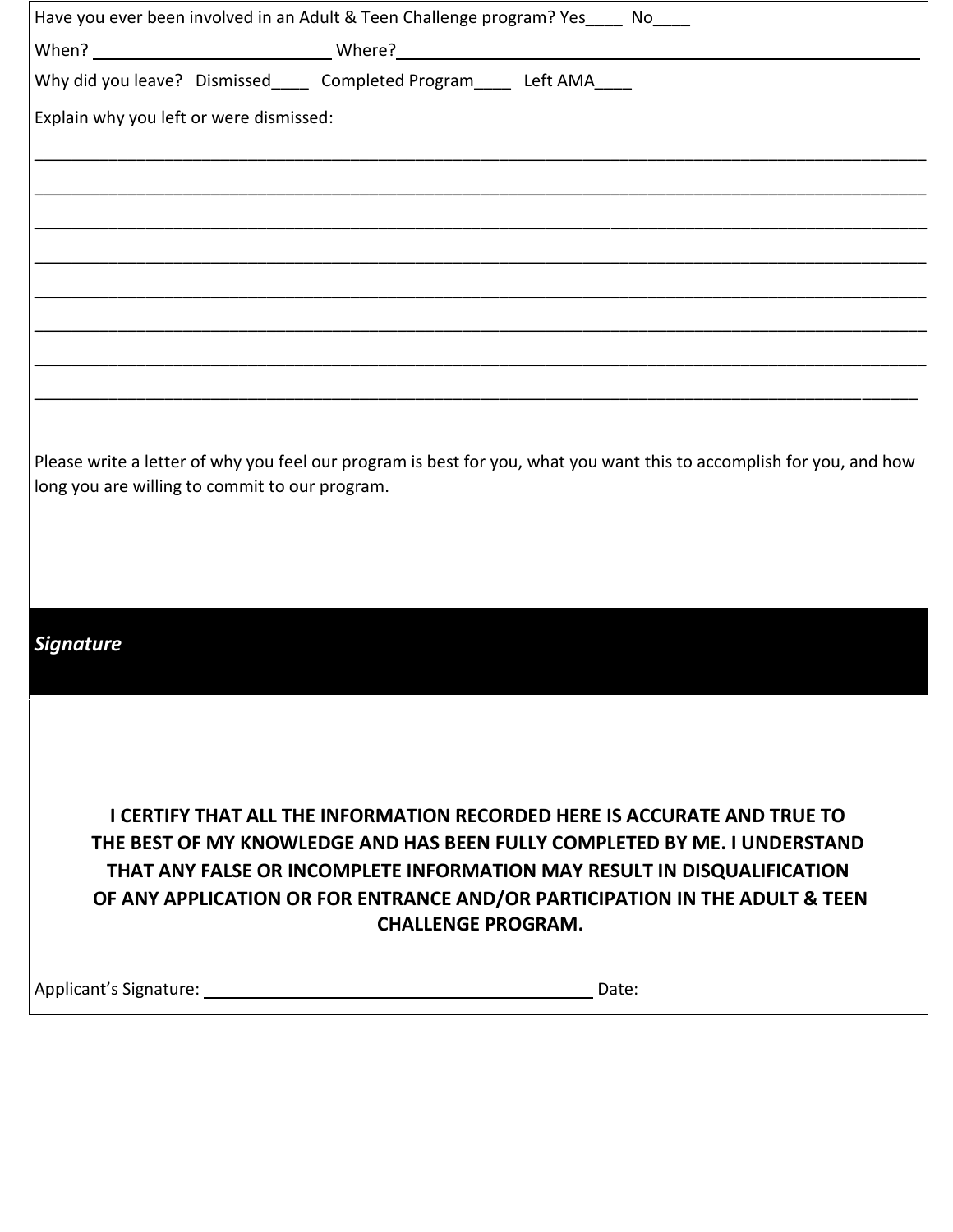# *Instructions for Completion of Medical Form*

- 1) Make an appointment at a local doctor of your choice. Tell them you need a doctor to take several blood tests for entrance into a drug recovery program. The following are the tests/shots **required** for entrance:
	- **Hepatitis B & C Screening**
	- **Tuberculosis Test**
	- **HIV Text**
- 2) When the doctor has completed the exam, made comments, signed the form printed on the next page, and **attached all lab reports** for all the tests performed, you will need to contact my office and fax or email the results to me. Our fax number is 307-756-3900. Our email is office@adultteenchallengebh.org. Please let us know to be looking for them.

## 3) **DO NOT SEND THE FORM IF IT IS INCOMPLETE OR DOES NOT HAVE THE PROPER TESTS ATTACHED, AS IT WILL BE REJECTED IMMEDIATELY**.

4) Upon proper review, my office will assist you in reserving an admission date.

**ADULT and TEEN CHALLENGE BLACK HILLS**  18048 U.S. Highway 14 Sundance, Wyoming 82729 307-257-3193

office@adultteenchallengebh.org adultteenchallengebh.org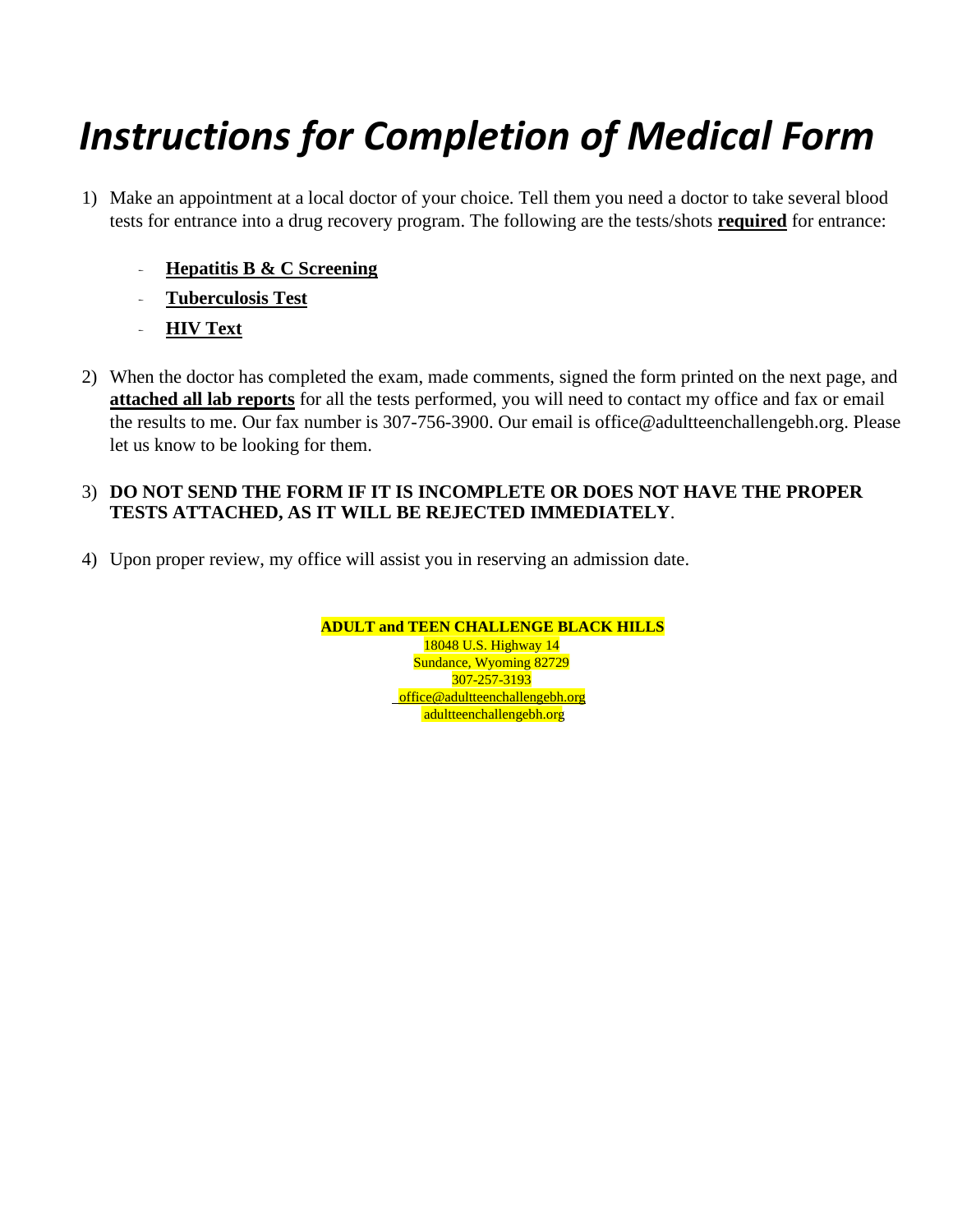# *Laboratory Tests and Physical Examination Form*

|    | The following lab work and copies are <b>MANDATORY</b> within 45 days of admissiin:   |    |                   |                                                                                                                         |                          |               |  |
|----|---------------------------------------------------------------------------------------|----|-------------------|-------------------------------------------------------------------------------------------------------------------------|--------------------------|---------------|--|
|    |                                                                                       |    |                   |                                                                                                                         |                          |               |  |
|    |                                                                                       |    |                   | <i>Hepatitis Screening: Date of result:</i>                                                                             |                          |               |  |
|    |                                                                                       |    |                   | Hepatitis B $\Box$ Positive $\Box$ Negative Hepatitis C $\Box$ Positive $\Box$ Negative                                 |                          |               |  |
|    |                                                                                       |    |                   | Chest X-ray: $\Box$ Positive $\Box$ Negative Date of result: $\_\_\_\_\_\_\_\_\_\_\_\_\_\_\_\_\_\_\_\_\_\_\_\_\_\_\_\_$ |                          |               |  |
|    |                                                                                       |    |                   | Lab results and documents from the above items must be included with this form.                                         |                          |               |  |
|    |                                                                                       |    |                   | Results included should be no older than 6 months prior to admission to the program.                                    |                          |               |  |
|    | 2. PE:                                                                                |    | $BP$ $T$          |                                                                                                                         |                          |               |  |
|    |                                                                                       | NL | <b>ABNL</b>       |                                                                                                                         | If ABNL, please explain. |               |  |
|    | <b>GEN</b>                                                                            |    |                   |                                                                                                                         |                          |               |  |
|    | <b>HEENT</b>                                                                          |    |                   |                                                                                                                         |                          |               |  |
|    | CV                                                                                    |    |                   |                                                                                                                         |                          |               |  |
|    | <b>PULM</b>                                                                           |    |                   |                                                                                                                         |                          |               |  |
|    | ABD                                                                                   |    |                   |                                                                                                                         |                          |               |  |
|    | <b>M.SKEL</b>                                                                         |    |                   |                                                                                                                         |                          |               |  |
|    | <b>DERM</b>                                                                           |    |                   |                                                                                                                         |                          |               |  |
|    | <b>NEURO</b>                                                                          |    |                   |                                                                                                                         |                          |               |  |
|    | <b>SEIZURES</b>                                                                       |    |                   |                                                                                                                         |                          |               |  |
|    | OTHER (specify)                                                                       |    |                   |                                                                                                                         |                          |               |  |
|    | 3. Please list any allergies you have to any medications, foods, or other substances: |    |                   |                                                                                                                         |                          |               |  |
|    |                                                                                       |    |                   |                                                                                                                         |                          |               |  |
|    |                                                                                       |    |                   |                                                                                                                         |                          |               |  |
| 5. | Current/routine medications:                                                          |    |                   |                                                                                                                         |                          |               |  |
|    |                                                                                       |    | <b>MEDICATION</b> |                                                                                                                         |                          | <b>DOSAGE</b> |  |
|    | 1.                                                                                    |    |                   |                                                                                                                         |                          |               |  |
|    | 2.                                                                                    |    |                   |                                                                                                                         |                          |               |  |
|    | 3.                                                                                    |    |                   |                                                                                                                         |                          |               |  |
|    | 4.                                                                                    |    |                   |                                                                                                                         |                          |               |  |
|    |                                                                                       |    |                   |                                                                                                                         |                          |               |  |
|    |                                                                                       |    |                   |                                                                                                                         |                          |               |  |

*Name of Examiner (Please Print) Address* 

*Signature of Physician Date of Examination* 

### **Form will be UNACCEPTABLE if examiner's title and address are ILLEGIBLE.**

\_\_\_\_\_\_\_\_\_\_\_\_\_\_\_\_\_\_\_\_\_\_\_\_\_\_\_\_\_\_\_\_\_\_\_\_\_\_\_\_\_\_\_\_\_\_ \_\_\_\_\_\_\_\_\_\_\_\_\_\_\_\_\_\_\_\_\_\_\_\_\_\_\_\_\_\_\_\_\_\_\_\_\_\_\_\_\_\_\_\_\_\_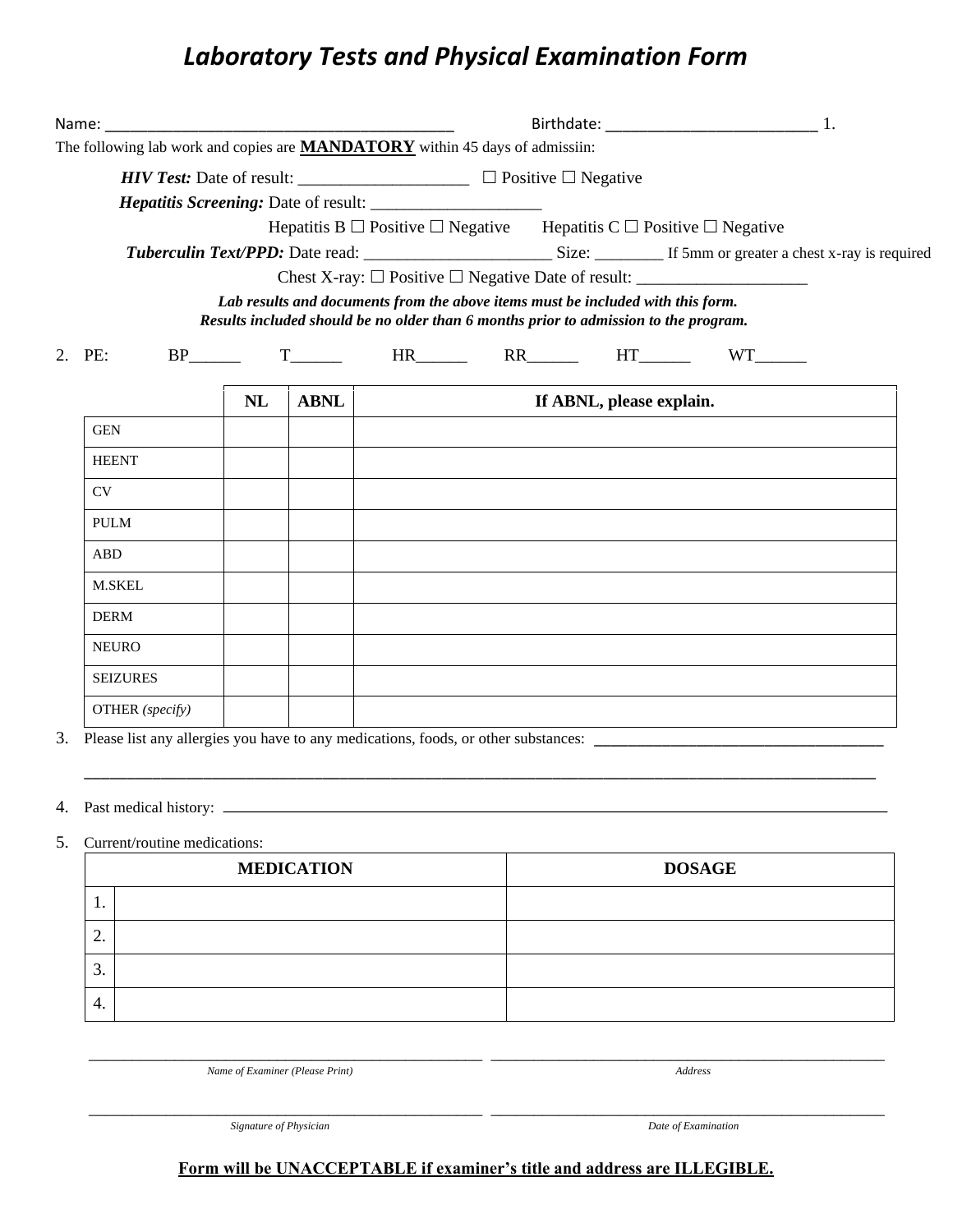### **Application – Adult Life Care Program**

Thank you for your interest in Adult & Teen Challenge Black Hills. Our program is designed to help those who are struggling with life- controlling chemical dependency issues and who desire a Christian, faith-based approach to recovery.

To complete the admissions process you must:

- Carefully review all of the information in this packet to determine if our program is right for you. If not, please contact our admissions office to request a referral list of other programs.
- Complete the attached application (**please print legibly**) and email, fax, or mail it to the address below**.**   $\bullet$

#### **Adult & Teen Challenge Black Hills**

 18048 US Highway 14 Sundance, WY 82729 Phone: (307) 257-3193 Fax: (307) 756-3900

Adult & Teen Challenge is a voluntary program. Upon receipt of your application, an admissions representative will contact you and begin processing your application. The length of the application review process can vary, but usually takes approximately 5 to 10 business days. In processing applications, a number of things are taken into consideration including: mental health conditions, medical conditions, past and present legal issues, funding eligibility, and level of care required.

It is important that your contact information is current. If you submit an application and have relocated, **please be sure to notify our Admissions Department of your current contact information**.

#### **Important Applicant Information:**

- Applicants will not be admitted without a photo identification and social security number. If you do not possess these items at the time of application, please begin the process to receive them before admittance.
- Applicants must go through detoxification prior to entry if needed.
- Applicants are strongly encouraged to enter the program with at least a 30-day supply of all current prescribed medications (with the exclusion of prescribed narcotics). Only three prescribed and three over the counter medications are allowed.
- A physical examination is required prior to admissions. Some applicants may be approved for admissions prior to having a physical examination, provided they agree to have a physical immediately upon entering our program. The student will be responsible for the cost of the physical exam. Test for HIV, Tuberculosis and Hepatitis B  $\&$  C are required as part of the physical exam.

Thank you again for your interest in our program. We look forward to the opportunity to help you in your recovery from drug and alcohol abuse.

#### **Program Policies & General Information**

The Adult & Teen Challenge Black Hills Life Care Program is a Christian residential recovery program. It consists of at least 12 months of instruction using a spiritual education model. The program assists individuals in permanently recovering from drug and alcohol abuse and the life-controlling problems associated with it.

Adult & Teen Challenge Black Hills does not discriminate on the basis of race, color, creed, religion, national and ethnic origin, marital status, public assistance, sexual orientation, family status, or disability in the administration of its educational, admission, or program policies procedures.

Each student will have access to our "Student Manual" which covers the policies of the program. Adult & Teen Challenge Black Hills reserves the right to make changes in policy whenever necessary. When a change in policy occurs, students and staff will be notified and the "Student Manual" will be updated to reflect the change. Highlighted below are some basic requirements/guidelines all Adult & Teen Challenge Black Hills students are expected to adhere to while in the program. This is not a complete list of rules, but will serve as a basic example of what will be expected:

#### **Appearance & Dress Code**

Personal hygiene must be maintained in a neat and clean manner. Students are not allowed to bring any hygiene items which contain any form of alcohol in the first three ingredients. **Please be sure to check ingredients before packing hygiene items.** 

\*Please do not bring t-shirts which include images portraying drugs, alcohol, tobacco, skulls, or secular bands.